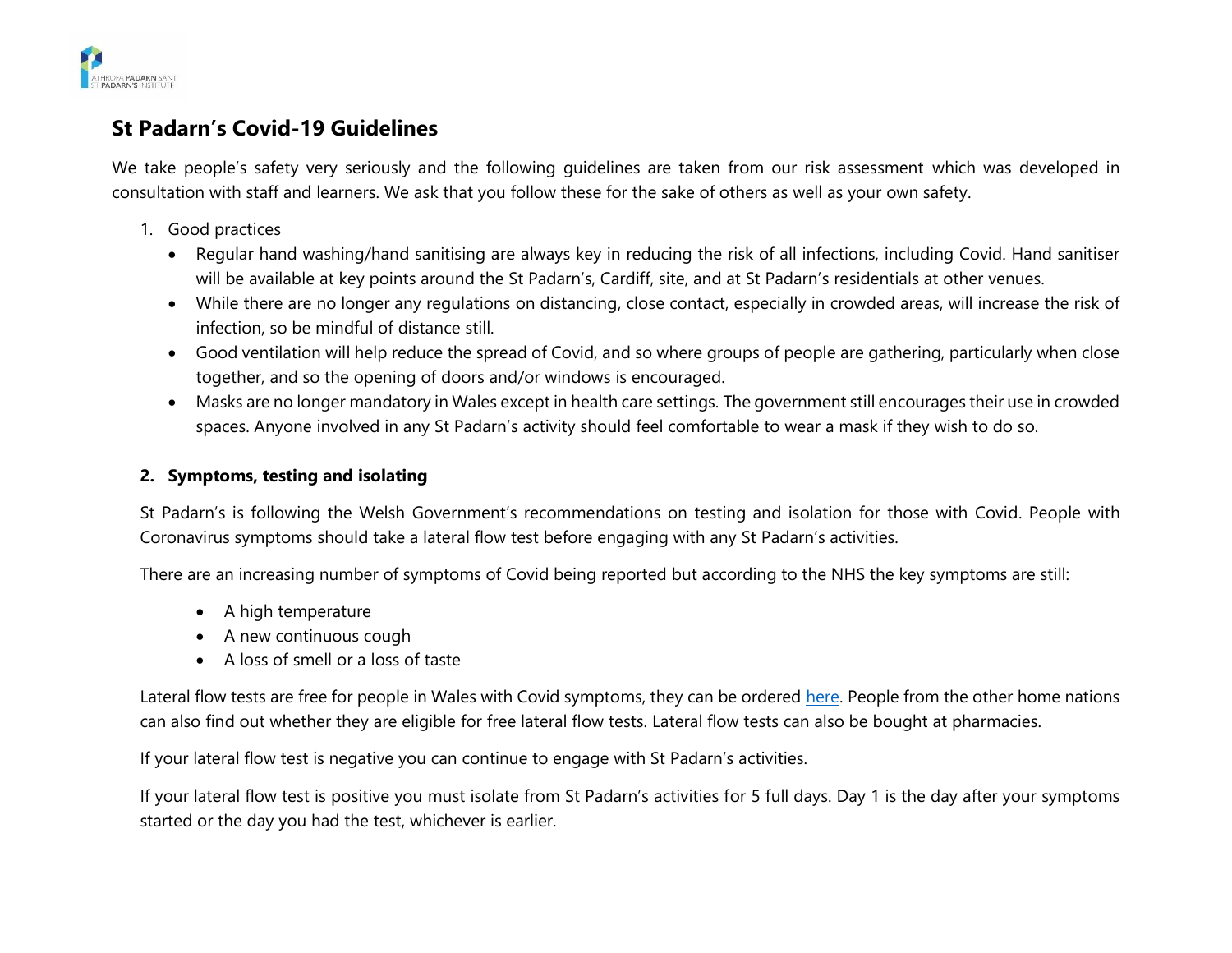

On day 5 you should take another lateral flow test. If it is negative you should do another test on day 6. If both are negative and you feel well you can return to St Padarn's activities.

If the day 5 or 6 lateral flow test is positive you should continue testing until you get 2 negative tests in a row, taken a day apart, or until day 10 – whichever is sooner.

You do not need a negative lateral flow test on day 10 to re-engage with St Padarn's activities.

If you have negative lateral flow tests before 10 days, you are advised to be careful whom you have contact with until the 10 days is over.

If you do not have symptoms but have had a positive Covid test the above arrangements should be followed.

Those who are well enough and are able to do so can continue to work/study from home while isolating from St Padarn's activities.

If you develop Covid while you are on a residential you should let the Programme Leader know and isolate from others on that residential. If you are well enough you should make arrangements to go home. If you are too unwell to travel please let the Programme Leader or Coordinator know and arrangements will be made to look after you.

Staff should let their line manager know if they have Covid.

Line managers and Programme Leaders should let the Director of Operations know about staff with Covid, or learners who have developed Covid at a St Padarn's event.

Full details of the Welsh isolation recommendations can be found [here.](https://gov.wales/self-isolation)

St Padarn's candidates should follow their placements' guidance on isolation when engaging with placement activities.